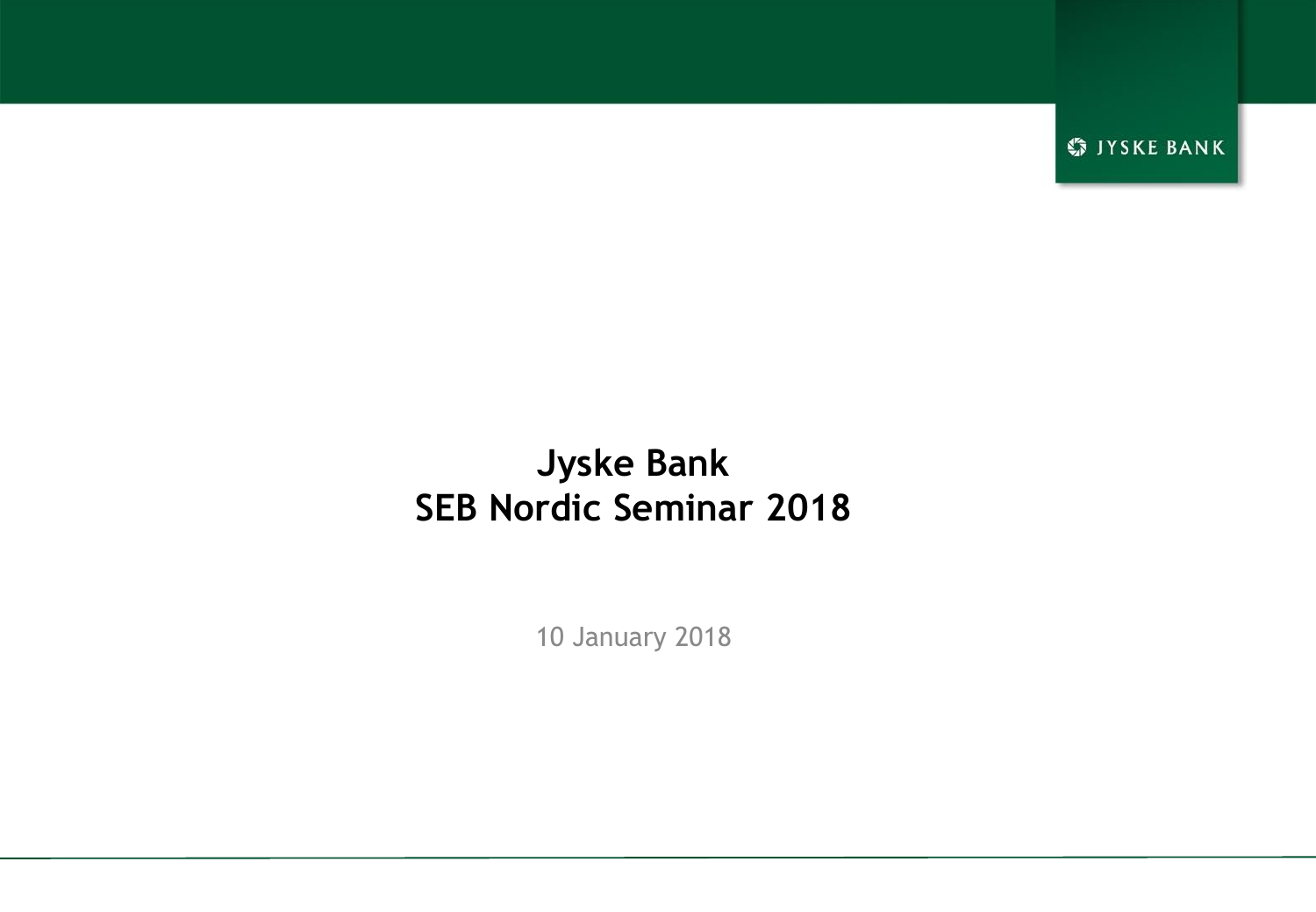# **Jyske Bank in brief**

## **S**IYSKE BANK

- One of the four large financial institutions in Denmark and a Danish SIFI
	- 3 segments (Banking, Mortgage and Leasing)
	- Estimated market share of 12%
	- Danish play
	- Approx. 890,000 customers
	- Nationwide branch network comprised of 95 personal client branches, 30 corporate branches and 10 Private Banking centres
	- Total assets of DKK 585bn and total loans of DKK 441bn of which mortgage loans account for DKK 303bn (69%)
- Growth strategy primarily focused on property lending: home loans and mortgages
	- Creating growth and challenging the border between banks and mortgage credit institutions
- Strong capital position
	- Long-term capital policy and well-positioned to manage effects of regulatory requirements
	- Capital distribution of DKK 4.75bn since Q3 2015
	- Intention to propose ordinary dividend of DKK 5.85 per share at AGM in March 2018
	- Able and willing to participate in further consolidation of the Danish financial sector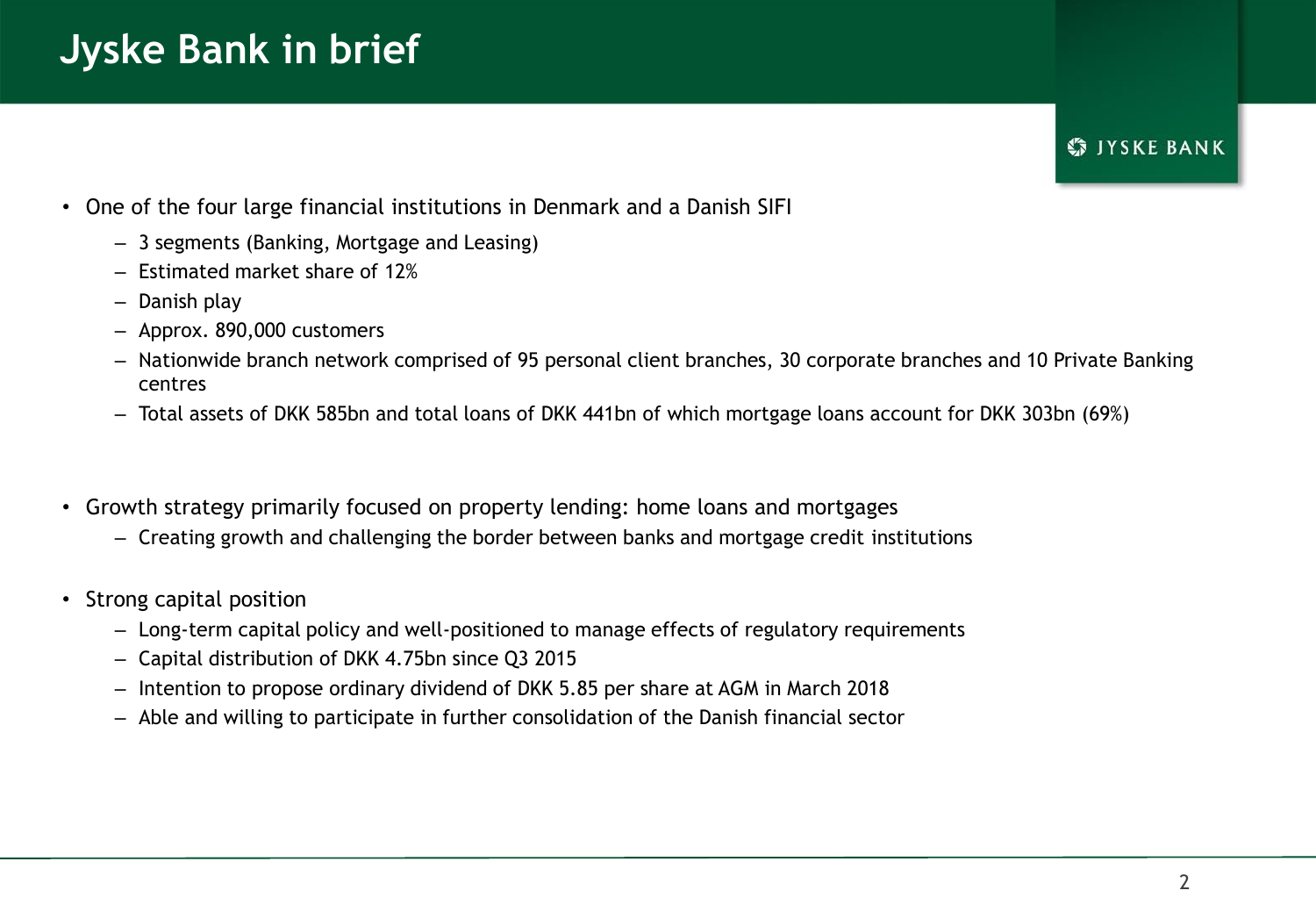- Delivering an attractive long-term return on equity of 8-12%
- Volume growth
	- DKK 100bn in housing-related loans
	- DKK 20bn in property loans for corporate clients

- Maintaining a strong capital position
	- Long-term targets for capital ratio 17.5% and CET1 ratio 14%
	- Capital levels above long-term targets in order to manage future regulatory requirements
	- S&P rating A- (stable outlook)



**S** JYSKE BANK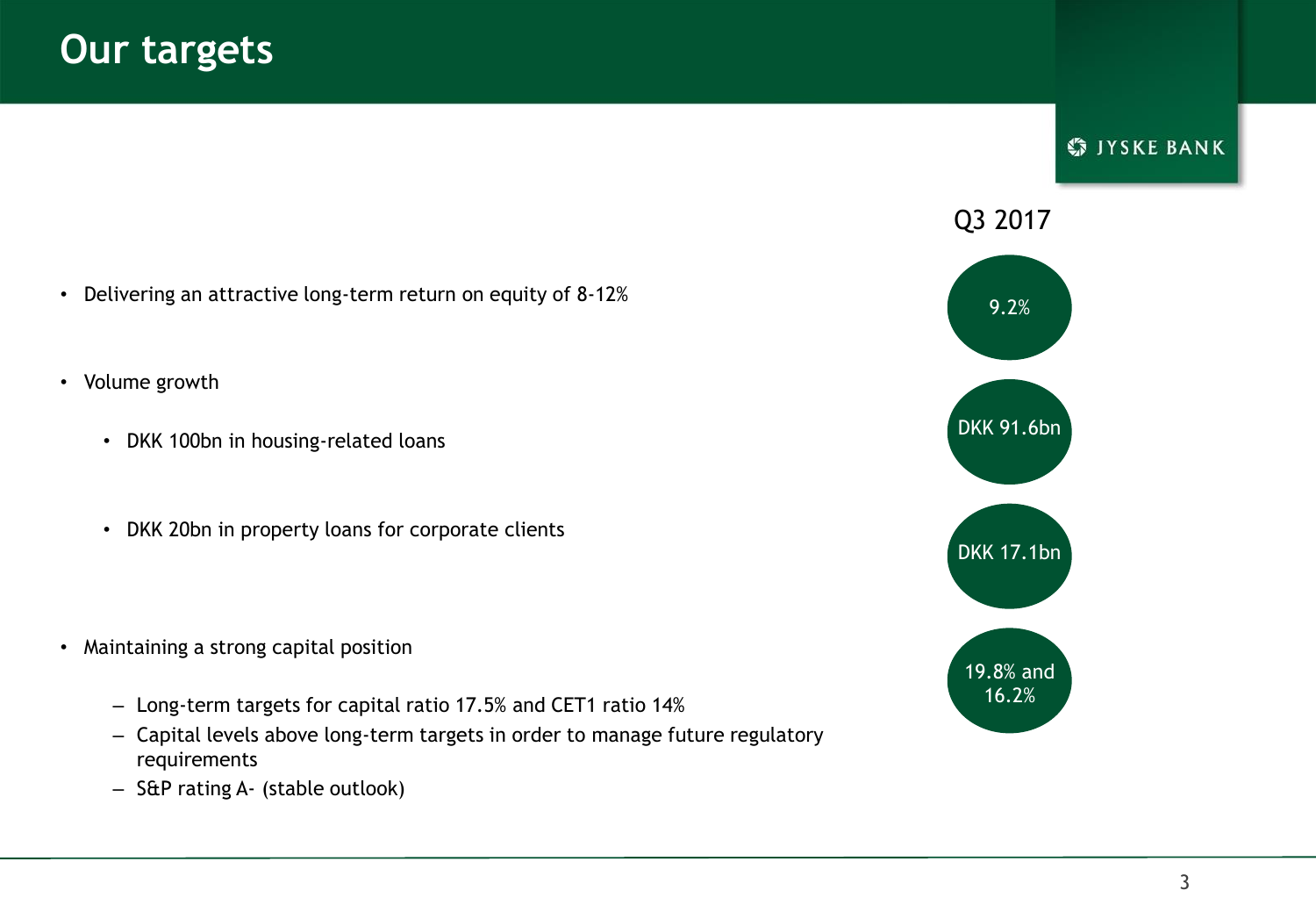## **Performance since merger with BRFkredit**

### **S**IYSKE BANK

• ROE target met in every year since merger

- Capital structure aligned with long-term targets, adding AT1 and Tier 2 capital
- Jyske Bank will on an on-going basis seek to make the capital structure even more cost effective
- Defending and securing a stable S&P rating of Aremains a key priority







■ Common Equity Tier 1 ■ Hybrid Tier 1 ■ Tier 2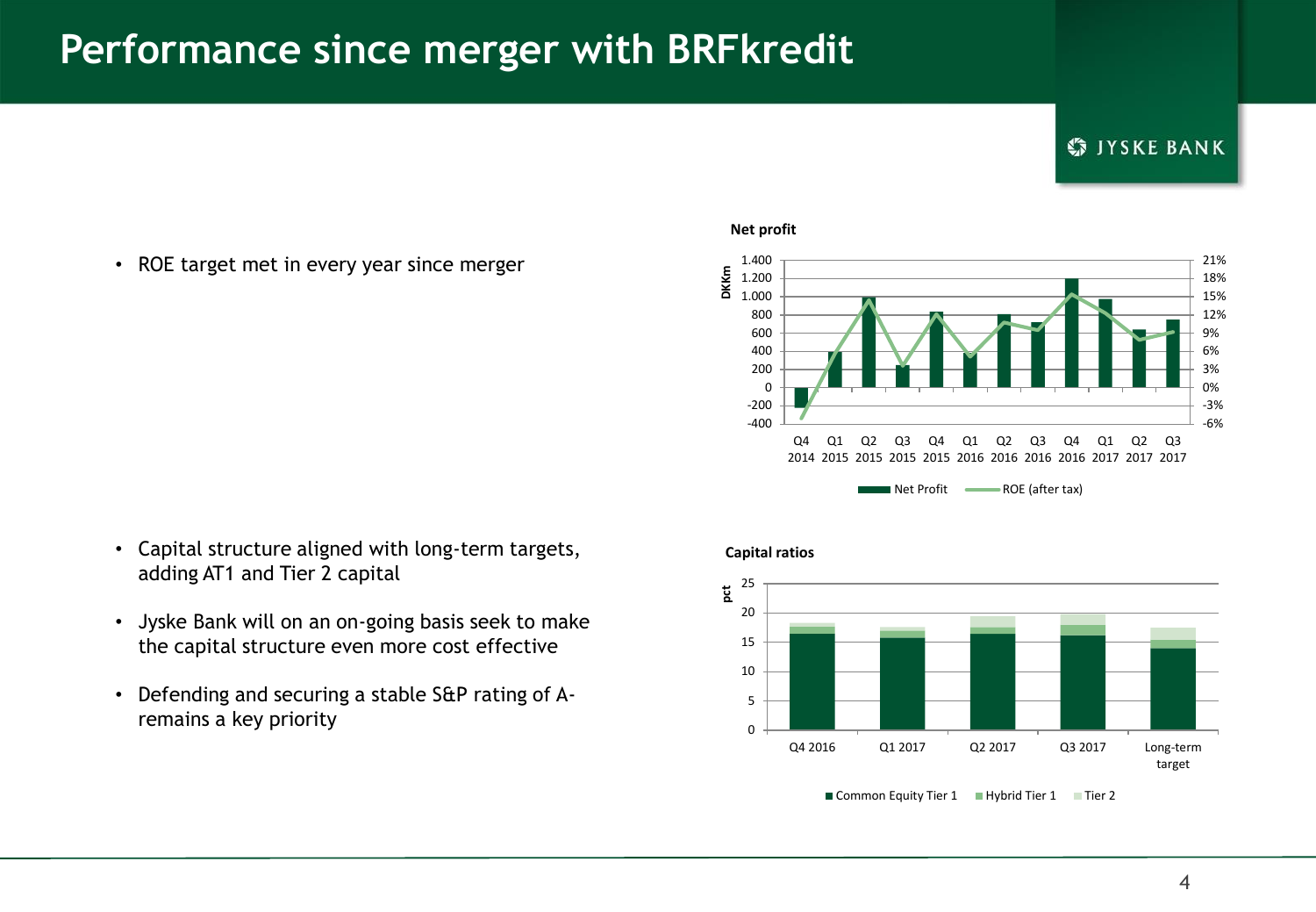## **Growth while reducing core expenses**

**S** JYSKE BANK



### **Accumulated home loans via Jyske Bank branches**



### **Core expenses and FTEs**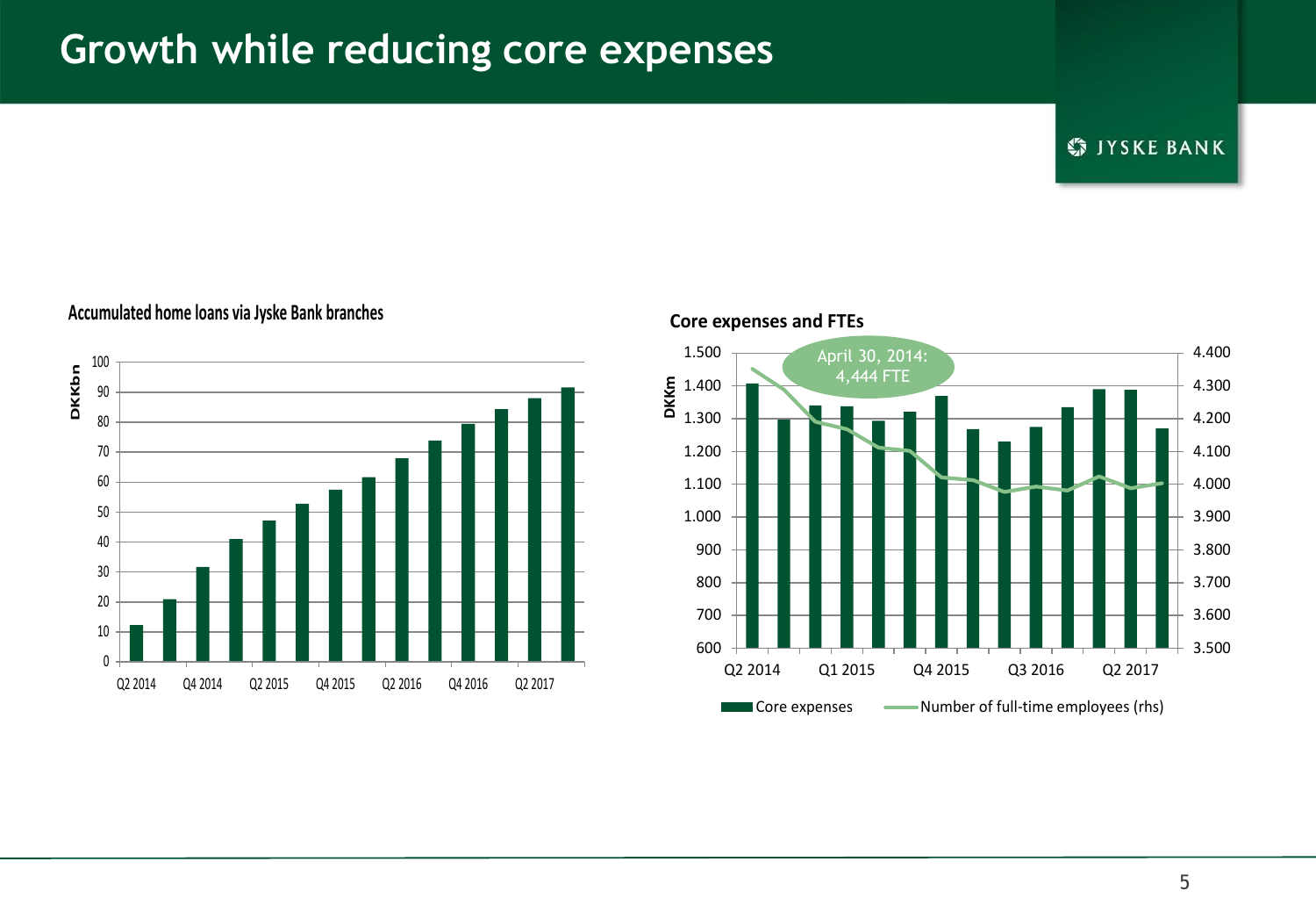## **Growth strategy**

- Product innovation and competitive prices
	- Launch of Jyske Bank home loans with bank features
- Net growth of more than DKK 105bn and substantial increase in market share over the last four years for the Group
	- Supports net interest income in a market with little or no demand for bank lending
	- Very low marginal operating costs of adding volume
- Transforming the loan book from 100% banking to primarily mortgage (end of Q3 2017 the split is 69% mortgage and 31% banking)
	- De-risked profile
	- Improvement in overall quality of retail lending book/high quality growth
	- Corporate lending book quality steadily improved
- Growth in the portfolio creates larger bond issuances and lower funding costs
	- Proportion of series that fullfills LCR requirements has increased
	- Mortgage funding cost at par with larger competitors in the Danish market

### Total mortgage lending (DKKbn)





## **S**IYSKE BANK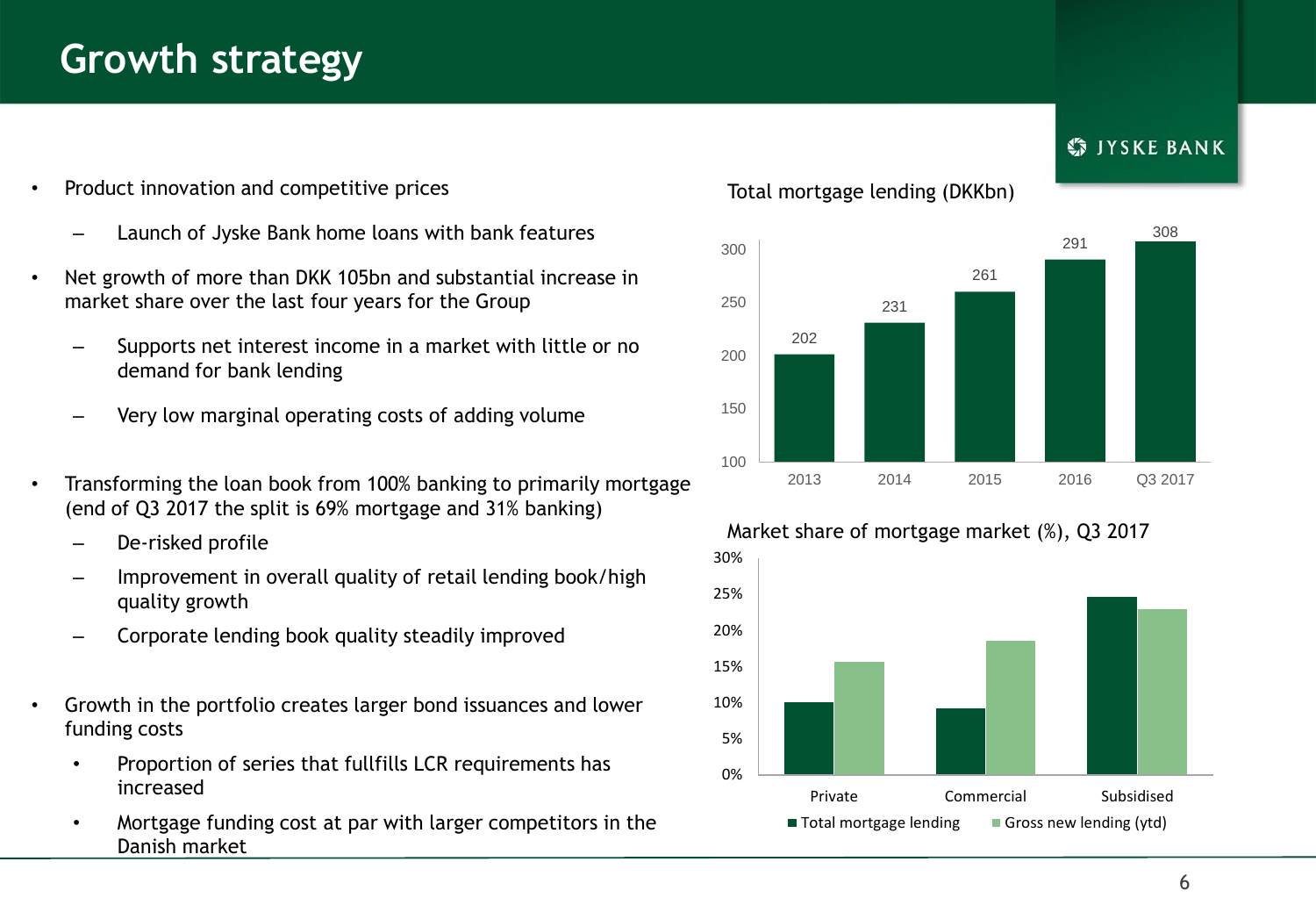## **Upturn in Danish economy drives improvements in credit quality**

### **S**IYSKE BANK

- Upturn in Danish economy is expected to continue
	- Employment is up 5% since 2012
	- Low interest rates, increasing house prices and export market growth stimulates demand
	- Export competitiveness looks healthy
	- The labour force is increasing from foreign labour supply and higher retirement age. Hence, no immediate labour supply shortages. Still, in 2018 labour market constraints may dampen the upturn slightly
	- Overall lending growth has turned positive, but is still very modest
	- New legislation: The tax freeze on housing is abandoned from 2021 reducing risk of price bubbles in the housing market
- Denmark is a AAA economy with strong structural financial features
- Improved credit quality
	- Banking:
		- Overall credit quality continues to improve
		- Low number of new defaults and improvement in credit quality of previously defaulted clients
		- Significant reversals in corporate segment
	- Mortgage:
		- Overall positive development in credit quality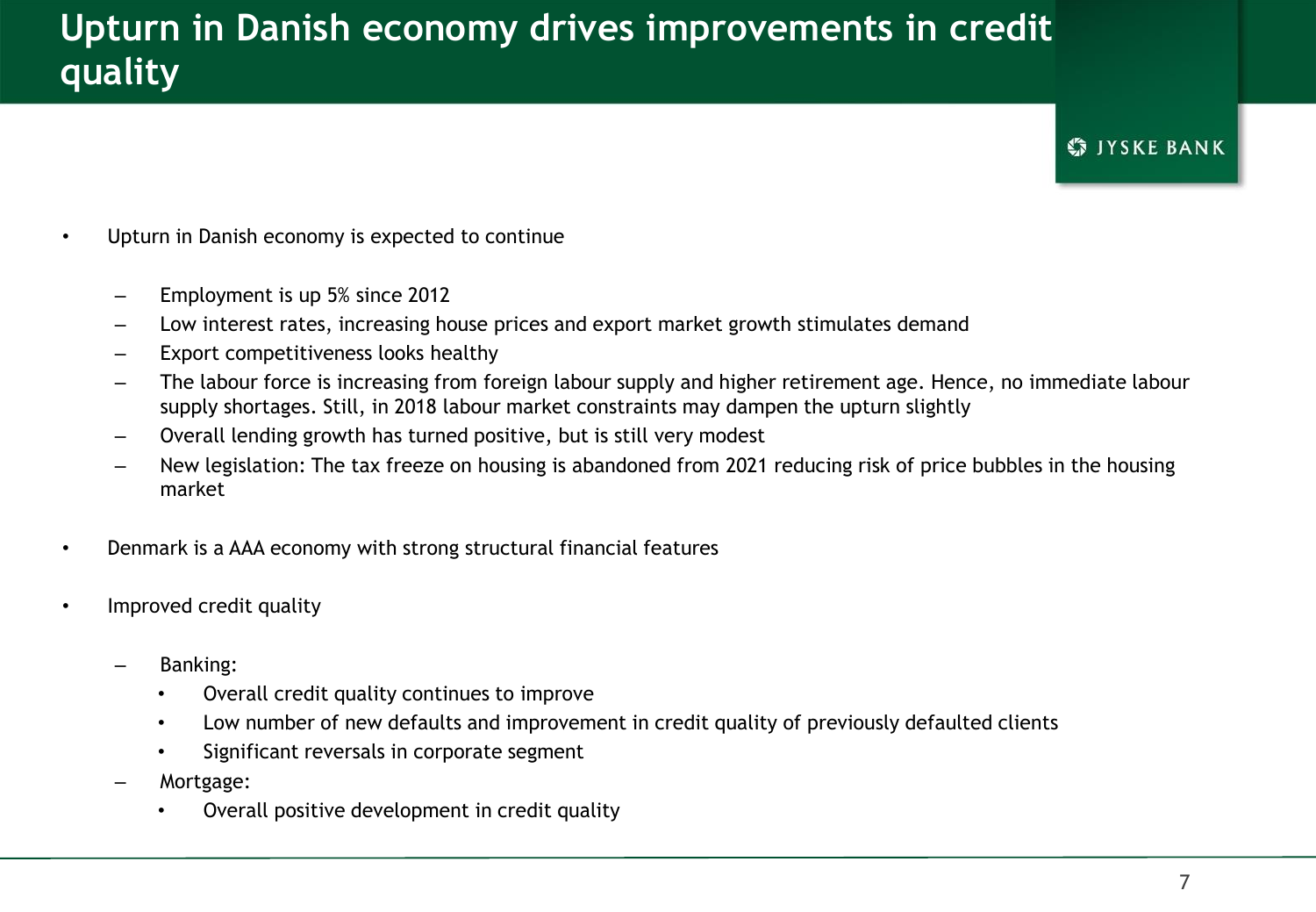## **Upcoming regulation**

## **CO IYSKE BANK**

4.5 Pillar I Prequirement 8 % 4.5 16.2 1.5 1.8 2.0 1.8  $2.0$ 1.1 2.5 2.5 1.5 1.5 2.5 2.5  $\Omega$  $\overline{2}$ 4 6 8 10 12 14 16 18 20 Expected fully phased in CRD IV ratios Expected CET1 components required 2.5<br>
2.0<br>
2.0<br>
2.0<br>
2.0<br>
<sup>Pallar 1.5<br>
2.0<br>
<sup>Pallar 1.1</sup><br>
4.5<br>
<sup>Pallar 1.1</sup><br>
<sup>Pallar</sup> 1.1<br>
<sup>Pallar</sup> 1.1<br>
<sup>Pallar</sup> 1.1<br>
<sup>Pallar</sup> 1.1<br>
<sup>Pallar</sup> 4.5<br>
Pacquirement 8 %<br>
4.5<br>
Pacquirement 8 %<br>
4.5<br>
Dequirement 8 %<br>
4.5<br>
Pacquire</sup> Pillar I I Requirement

by 2019

### **Capital ratio and CET1 ratio**

- Long-term capital targets based on fully implemented Basel IV capital requirements:
	- Capital ratio 17.5% and CET1 ratio 14%
	- Capital ratios to remain above long-term targets given the implementation of new rules on impairments (IFRS 9) and the continued uncertainty re. upcoming capital requirements
- Basel IV
	- Provided that the new Basel IV requirements will include a 72.5% output floor of new standardised method, Jyske Bank's view of the effect is up to 4 percentage point on the capital ratio
- IFRS 9
	- Will take effect on 1 January 2018
	- Estimated effect of DKK 1-1.5bn on balance of impairment charges
	- Jyske Bank does not wish to make use of the 5-year phase-in period proposed by the EU Commission
- Minimum requirement for own funds and eligible liabilities (MREL)
	- Twice the level of solvency requirement incl. all buffer requirements

2019

Min. CET1 Requirement Tier 1 Tier 2 Pillar II buffer Capital conservation buffer SIFI buffer Countercyclical buffer

- According to preliminary calculations Jyske Bank most likely already fulfills MREL
- Grandfathering of senior debt issued prior to 1 January 2018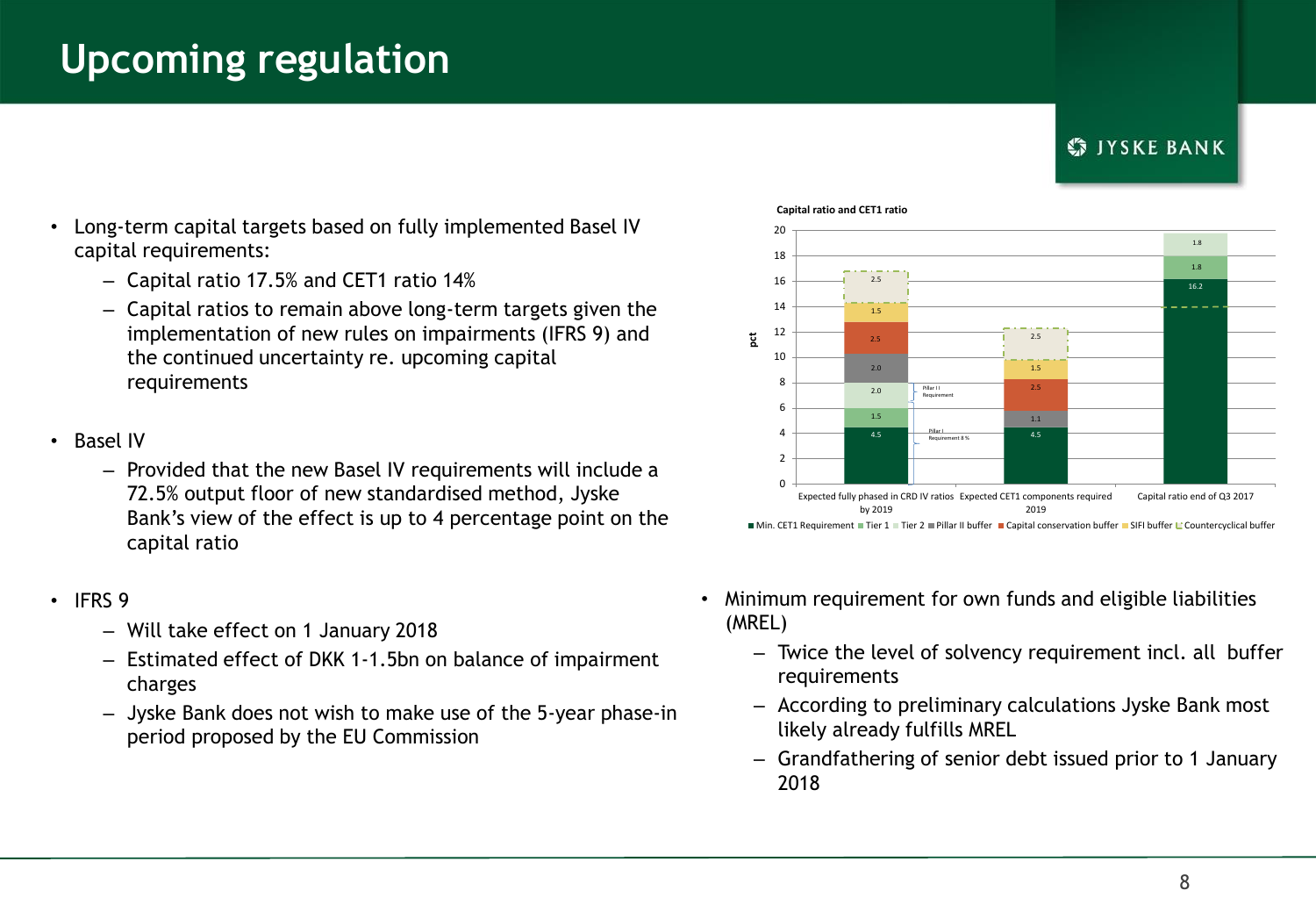## **What's next?**

## **"We are where the client is"**

- It is our vision that our clients experience a positive difference and that generally we are among the best financial institutions in Denmark
- Through our activities we will meet our clients and make a difference for them, wherever they are geographically, in the digital world, in their life, in their financial situation, etc.
- Seamless traffic between distribution channels, advisory concepts and services all clients have access to all of Jyske Bank's products in a way that creates value for both clients and Jyske Bank
- As simple as possible one brand, one product suite and one process

## **5 trends affecting the financial industry**



### R&D focused on digitisa

- Partnerships with leading operators benefit Jyske Bank clients
- Simplicity in development of product suite and processes benefits both clients and employees



### Jyske Differences

- **Branding**
- Corporate culture
- Media strategy (i.e. CEO Anders Dam on Twitter)



## wth in a low interest

- Bank of the home owners
- Focus on growth in Investment activities and Private Banking
- Accessibility/distribution



### Under scrutiny

- Mifid II
- Anti Money Laundering
- Personal data

### **CO IYSKE BANK**

### Global and local responsibility

- Globale targets/ratings
- National/local initiatives
- Anti Money Laundering